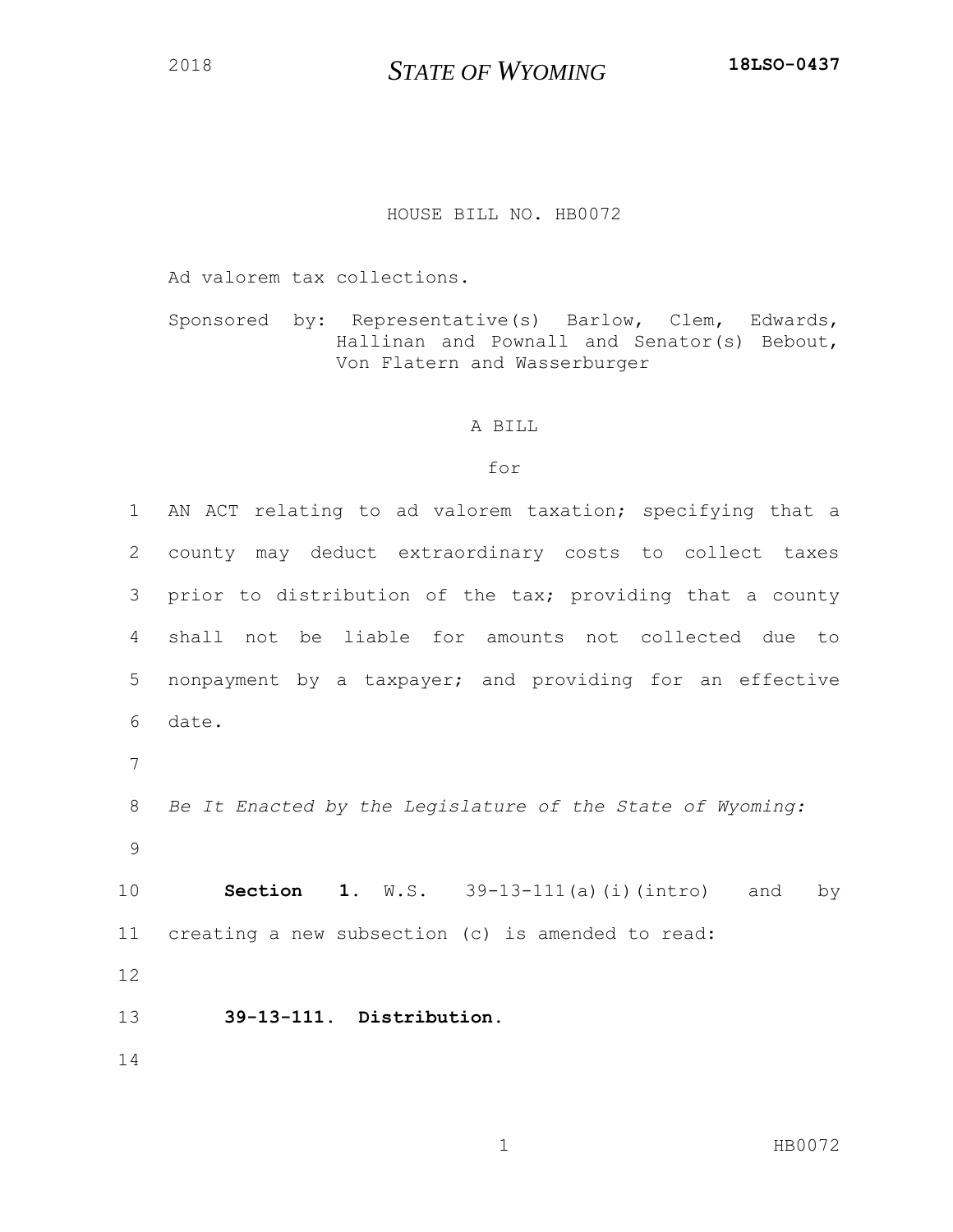(a) The following shall apply to the distribution of tax collections:

 (i) The county treasurer shall keep accurate records of taxes collected for each governmental entity for which a tax levy is made pursuant to W.S. 39-13-104(k) and shall pay the taxes collected to the treasurer of each governmental unit or settle accounts with the county commissioners as hereafter provided. Prior to any payment, the county may deduct and credit to the county treasury any extraordinary costs including court costs and reasonable attorney fees, as certified by the board of county commissioners, that the county incurred in order to collect any portion of the tax:

 (c) If a county is unable to collect some or all of the tax due because of nonpayment by a taxpayer, through bankruptcy or otherwise, the county shall not be liable to any other governmental entity for any amount of the tax that is not collected from the taxpayer.